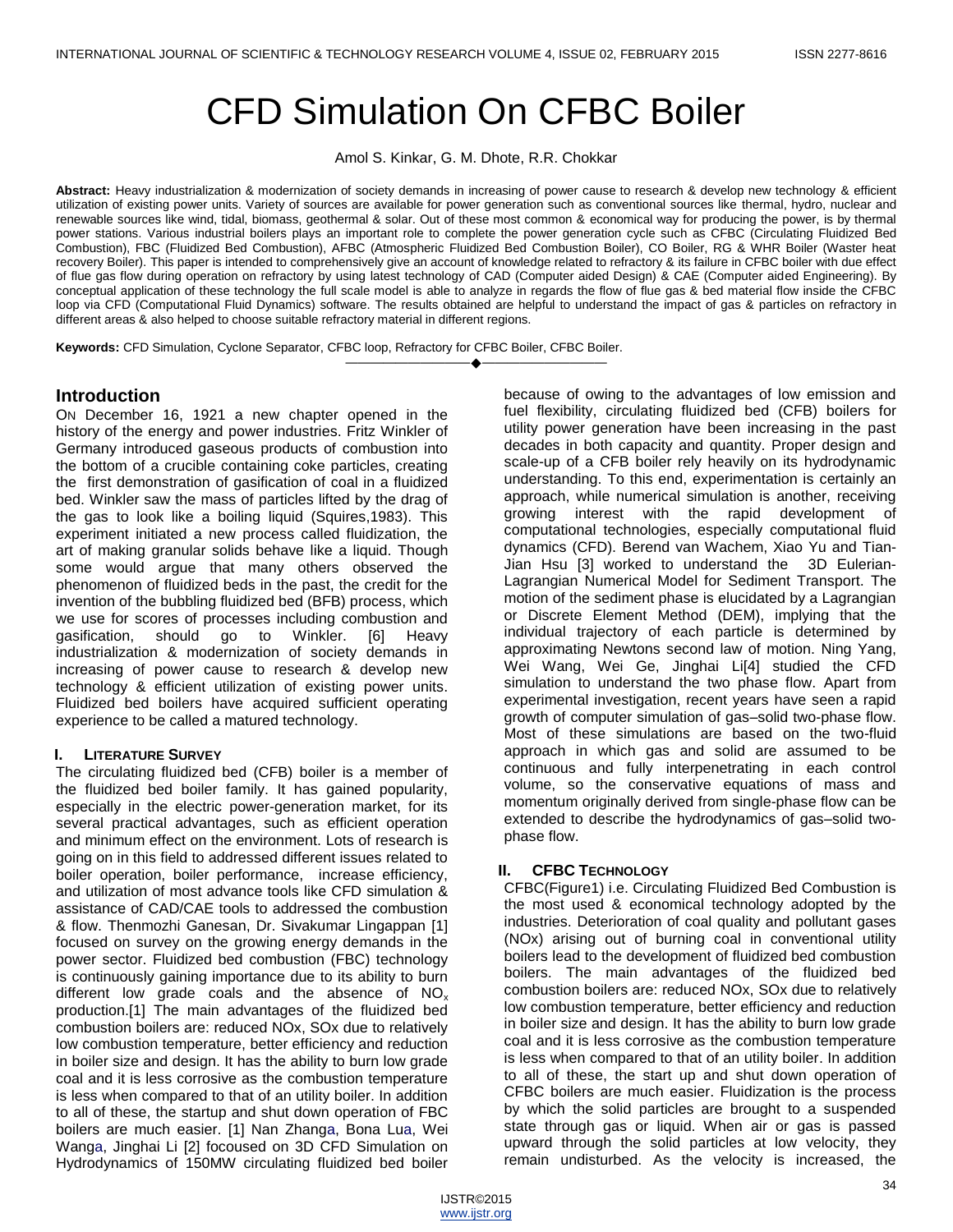particles reach the state of "Fluidization".[1] A CFBC boiler may be divided into two sections: the CFB loop and the convective or back-pass section of the boiler. The CFB loop consists of the following items making up the external solid recirculation system. (Figure 2)

- 1. Furnace or CFB riser
- 2. Gas–solid separation (cyclone)
- 3. Solid recycle system (loop-seal)
- 4. External heat exchanger (optional)

The air system is very important for the CFB boiler, as it consumes the greatest amount of power. A typical utility CFB boiler would use three types of fan/blowers:

- 1. Primary air fan
- 2. Secondary air fan
- 3. Loop-seal air fan or blower

The primary air fan delivers air at high pressure (10 to 20 kPa). This air is preheated in the air preheater of the boiler and then enters the furnace through the air distributor grate at the bottom of the furnace. The secondary air fan delivers air, also preheated in the air preheater, at a relatively low pressure (5 to 15 kPa). It is then injected into the bed through a series of ports located around the periphery of the furnace and at a height above the lower tapered section of the bed. In some boilers, the secondary air provides air to the start-up burner as well as to the tertiary air at a still higher level, if needed. The secondary air fan may also provide air to the fuel feeder to facilitate the smooth flow of fuel into the furnace. Loop-seal blowers deliver the smallest quantity of air but at the highest pressure. This air directly enters the loop-seals through air distribution grids. Unlike primary and secondary air, the loop-seal air is not heated. [6]



*Figure 1.CFBC Boiler General Arrangement*



*Figure 2.CFBC Boiler Component*

#### **III. REFRACTORY**

Refractories are heat-resistant materials that constitute the linings for high-temperature furnaces and reactors and other processing units. In addition to being resistant to thermal stress and other physical phenomena induced by heat, refractories must also withstand physical wear and corrosion by chemical agents. Refractories are more heat resistant than metals and are required for heating applications above 1000°F (538°C). The term refractory refers to a substance that is hard to fuse, while insulation refers to a substance with a high thermal resistance. Both are used as inner linings of gasifiers, furnaces, combustors, or hot ducts. These two play a critical role in modern FBC because they protect the internals from hot abrasive particles and gases moving at high velocities. The reliability of the refractory and insulation linings is dependent upon the successful combination of materials, proper design, and installation of the refractory. [6]

#### **A. Importance of refractory**

The inner lining of a furnace or hot duct serves two purposes: protection against erosion and protection against high temperatures. Refractory serves the first purpose and insulation serves the second.

#### Erosion Resistance

Erosion resistance is a critical criterion for refractory selection. Potential for severe erosion in the cyclones and transfer lines requires that special erosion-resistant materials be used in these areas. ASTM test C-704 is a commonly-used procedure for evaluating the relative erosion resistance of refractory materials.

Insulating Surfaces

Another important feature of the lining is to insulate against heat loss in areas where heat cannot be transferred to the water wall tubes. [6]

#### **B. Properties of refractory**

Principal qualities required in a refractory material are (BEI, 1992a, 1992b):

- Resistance to the temperatures to which it is likely to be exposed
- Resistance to any stress likely to be imposed by adjacent material
- Resistance to any vibrations and mechanical blows that may occur
- Resistance to the slagging action of the fuel
- Uniform expansion and contraction properties
- Resistance to environmental attack associated with oxidizing or reducing conditions

Important physical properties of the materials selected for the lining include erosion resistance, thermal conductivity, volume stability, and thermal expansion/shrinkage.

#### **IV. PROBLEM IDENTIFICATION**

Fluidized bed boilers have acquired sufficient operating experience to be called a matured technology. Innovative modifications of different components of the boilers largely addressed the problems affecting materials and performance. Still, some problems remain, forcing occasional shutdowns. Most forced outages or shutdowns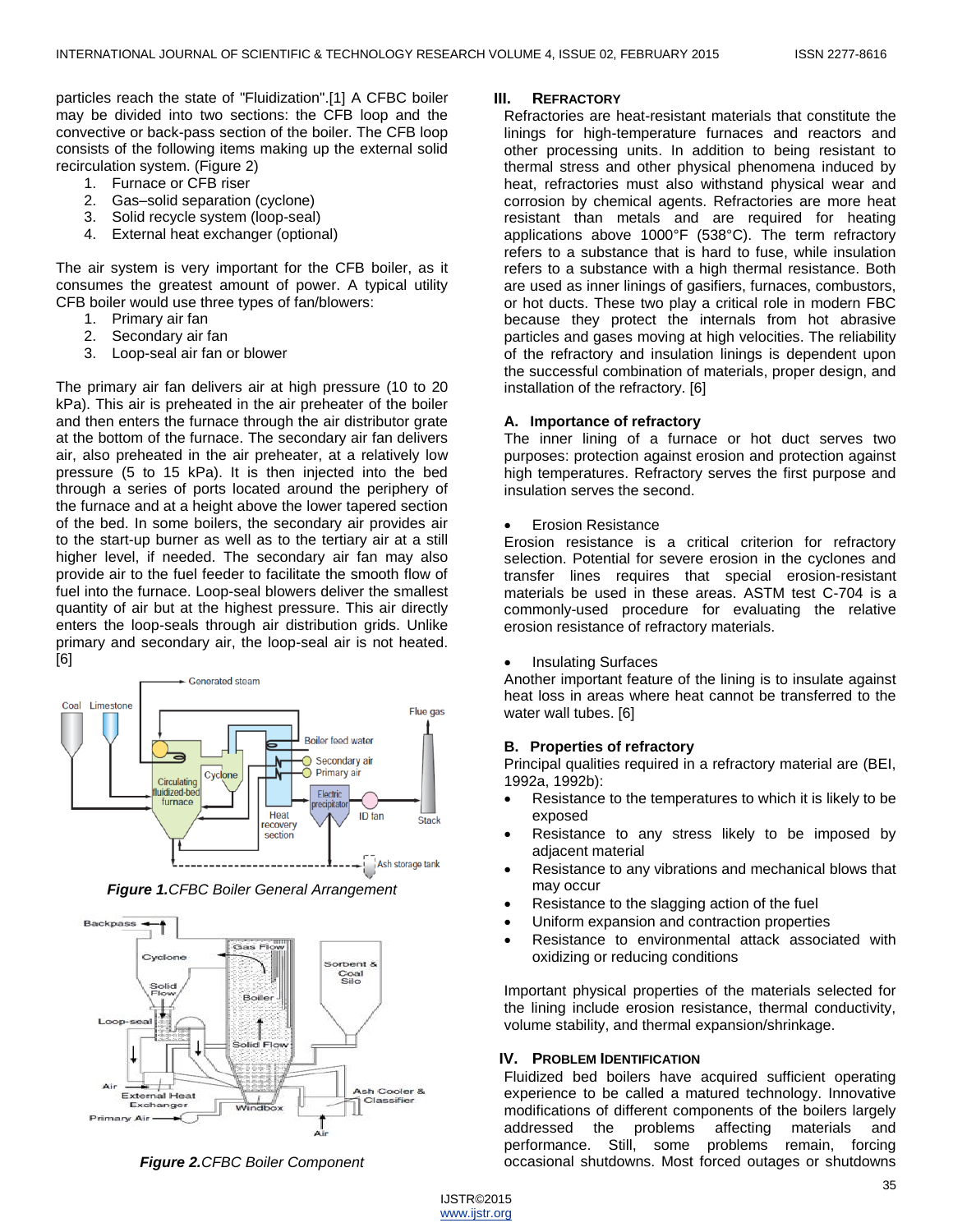of a boiler are related to materials, operation, or design issues. Some fluidized bed boilers of older design have experienced availability as low as 70% due to failures of their refractory parts or erosion of pressure and non pressure parts. Failure of a critical component results in shutdown of the entire power plant and requires immediate attention, making material issues the most immediate concern for the plant operators. Thus, a good selection of materials and the understanding of their behavior in a fluidized bed environment are critical to the operators. Erosion resistance is a critical criterion for refractory selection. Potential for severe erosion in the cyclones and transfer lines requires that special erosion-resistant materials be used in these areas. The most common areas of refractory erosion & failure are Cyclone, Cyclone inlet Duct & Loop Seal. The combustor roof and cyclone inlet are subjected to impact by high-velocity flue gases containing large particle clusters at high temperatures (800 to 900°C). Both gas and bed materials change direction here, and thereby cause greater impact on the wall. The thickness of the total lining varies from 300 to 400 mm. In the cyclone inlet, a dense-phase castable is used on the hot face along with one or two layers of insulating material. The cyclone wall of a CFB boiler experiences the most severe conditions. Thermal cycling is rather common as the temperature varies between 850 and 950°C with little change in operating parameters. For this region, a densephase refractory along with an insulating back-up of 400 to 500 mm is used. Generally, a multilayer brick lining with a calcium silicate block next to the shell, followed by insulating firebrick and a hot face of dense, abrasionresistant, superduty or mullite brick is used to resist the erosion of the refractory lining.(Figure 3.)[6]



*Figure 3.Cyclone Target Area*

Actual photographs for the target zone, cyclone cylinder, & bottom cone shows the erosion & failure of refractory. (Figure 4 to Figure 6)





*Figure 5.Photograph of Erosion for Cyclone Cone*



*Figure 6.Photograph of Refractory Failure in Cyclone Cone*

## **V. AIM AND OBJECTIVE**

Most uncertain & unplanned activity due to failure of refractory is the shutdown of boiler operation. To bring back boiler into operation is cumbersome activity. So it is always advisable to avoid the unplanned shutdowns. Aim & objective is to understand the cause of failure & serve the solution with technical aspects. This can be only achieved by using advance CAD/CAE/CFD tools available to demonstrate the actual boiler operation phenomenon virtually in to computers. Steps followed to achieve the simulation are

- Prepare individual equipments into CAD software
- Prepare the general arrangement of equipments of CFBC boiler
- To simulate the flow of flue gas inside the loop of CFBC boiler by using CFD software to understand & address the failures

## **VI. INPUT FOR MODELING & SIMULATION**

The process parameters for the CFBC operation are listed here taken as a reference from 1X120 T/H, 64 kg/cm<sup>2</sup> (g), 485± 5° C to conduct CFD study. The flue gas of 1.3128 Kg/Nm<sup>3</sup>density flows with rate of 113350 Nm<sup>3</sup>/hr along with maximum size of coal is 6mm. The weather condition where the operation conducted is as ambient temperature  $30^{\circ}$  C with 80% relative humidity. The operating data is as given in following Tables (Table 1 to 5).

*Figure 4.Photograph of Erosion in Cyclone Target Area*

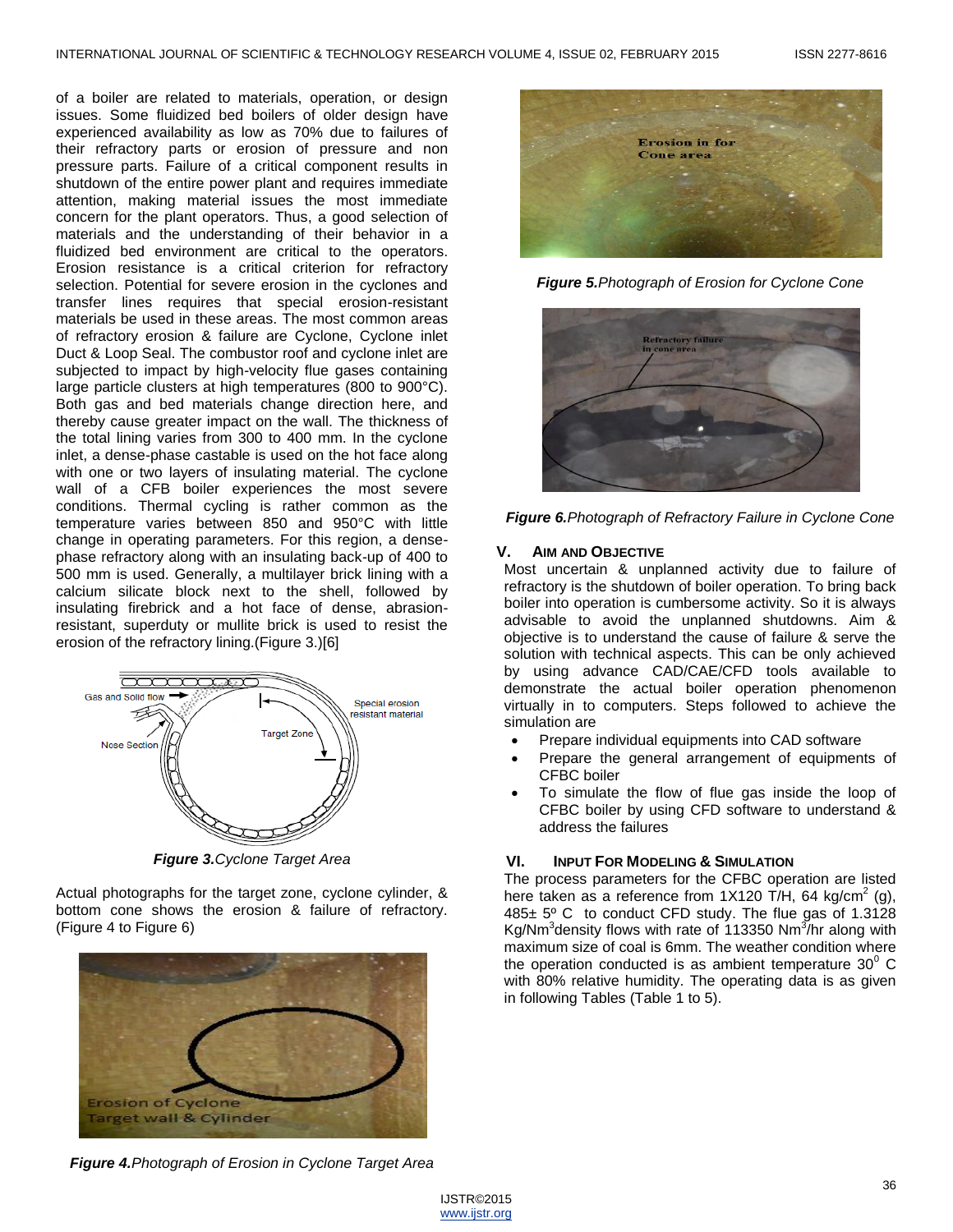#### **Table 1: Atmospheric condition**

| Sr.<br><b>No</b> | <b>Atmospheric Conditions</b> |         |            |  |
|------------------|-------------------------------|---------|------------|--|
|                  | Description                   | Design  | Range      |  |
| 1                | Ambient temperature (C)       | 30      | $24 - 40$  |  |
| 2                | Relative humidity (%)         | 80      | $40 - 100$ |  |
| 3                | Elevation above MLS (m)       | 31      |            |  |
| 4                | Seismic zone as per IS 1894   | Zone IV |            |  |
| 5                | Max. wind velocity (m/s)      | 40      |            |  |

## **Table 2: Fluidized Bed Area**

| Sr.<br><b>No</b> | <b>Operating Conditions</b> |                    |                                                    |
|------------------|-----------------------------|--------------------|----------------------------------------------------|
|                  | Description                 | Unit               | Values                                             |
| 1                | Operating temperature       | °C                 | $850 + 50$                                         |
| $\overline{2}$   | <b>Operating Pressure</b>   | mbar               | 200                                                |
| 3                | Excess air Coeff.           |                    | $0.49$ to 1                                        |
| 4                | Gas Velocity Max.           | m/s                | 6.0                                                |
| 5                | Particle Loading            | Kg/nm <sup>3</sup> | fluidized<br>Dense<br>(1000)<br>bed<br>to<br>1500) |

#### **Table 3: Cyclone inlet & roof**

| Sr.<br><b>No</b> | <b>Operating Conditions</b> |                    |             |
|------------------|-----------------------------|--------------------|-------------|
|                  | Description                 | Unit               | Values      |
| 1                | Operating temperature       | °C                 | $850 + 50$  |
| $\overline{2}$   | <b>Operating Pressure</b>   | mbar               | 0 to 100    |
| 3                | Excess air Coeff.           |                    | 0.73 to 1.2 |
| 4                | Gas Velocity Max.           | m/s                | 7.0         |
| 5                | Particle Loading            | Kg/nm <sup>3</sup> | 20          |

## **Table 4: Ducting System**

| Sr.<br><b>No</b> | <b>Operating Conditions</b> |                    |             |
|------------------|-----------------------------|--------------------|-------------|
|                  | Description                 | Unit               | Values      |
|                  | Operating temperature       | °C                 | $900+50$    |
| 2                | <b>Operating Pressure</b>   | mbar               | $-10$ to 20 |
| 3                | Excess air Coeff.           |                    | 1.2         |
|                  | Gas Velocity Max.           | m/s                | 28          |
| 5                | Particle Loading            | Kq/nm <sup>3</sup> | 15          |

## **Table 5: Cyclone**

| Sr.            | <b>Operating Conditions</b> |                    |                |
|----------------|-----------------------------|--------------------|----------------|
| <b>No</b>      | Description                 | Unit               | Values         |
| 1              | Operating temperature       | °C                 | $950+50$       |
| $\mathfrak{p}$ | <b>Operating Pressure</b>   | mbar               | $-25$ to $+40$ |
| 3              | Excess air Coeff.           |                    | 1.2            |
| 4              | Gas Velocity Max.           | m/s                | $6.0 - 28$     |
| 5              | Particle Loading            | Kq/nm <sup>3</sup> | $-15$          |

With above input along with the dimensional inputs 3D models were prepared into CAD system (Figure 7). In later stage this model is used for meshing purpose. The method used for the meshing is the block structure meshing in ICEM CFD software (Figure 8 & Figure 9). Various meshing techniques are available so depending upon the complexity of equipment the meshing method needs to be change. While simple ducts can be modelled using a single block, majority of the geometries encountered in real life have to be modelled using multi-block strategies if at all it is possible.



*Figure 7. 3D model with actual dimensions*



*Figure 8. Meshed model with O-Grid Method*

No. of Nodes - 715023

No. of Elements – 697832



*Figure 9. Meshed model-View from top*

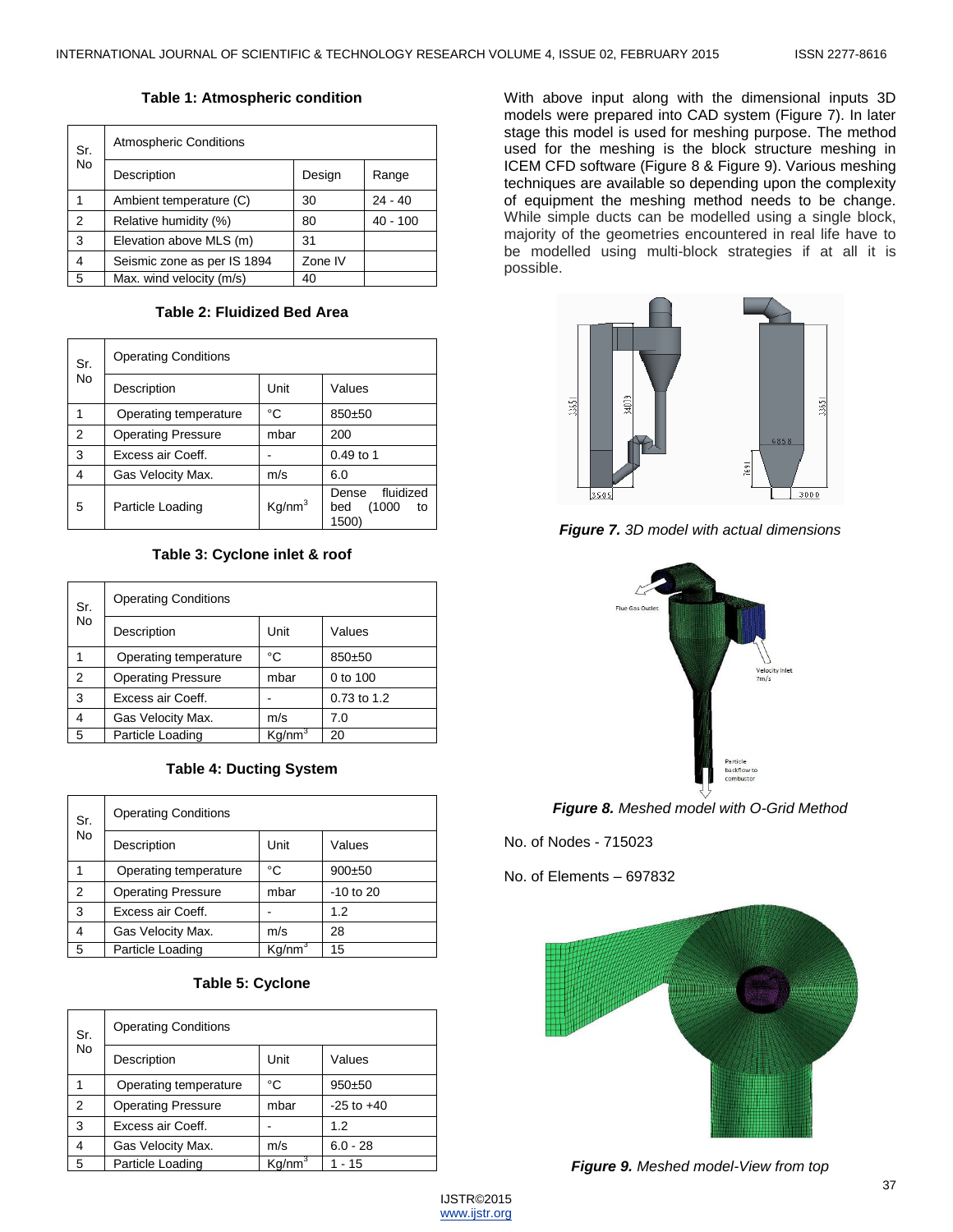#### **VII. CFD SIMULATION**

Ron Zevenhoven, Mika Järvinen studied the versatility and power of commercial CFD software codes that are readily available on the open market has resulted in their widespread and straightforward use in industrial equipment design. R&D institutes and academia, however, typically operate outside the range of possibilities offered by these products and are often involved in improving or developing certain sub-models. This certainly holds for CFB reactors involving a complex situation of multi-phase flow and chemistry. For CFB combustion or gasification reactors homogeneous (gas phase) as well as heterogeneous (gas/solid) turbulence/chemistry interactions must be considered. Aiming at CFD-based modelling of CFB reactors a round-robin was made over several commercial CFD codes considering their use in multi-phase flow system calculations.[5] Based on various research papers available on the CFD study for reactor & processing equipments & available help manuals from ANSYS, Menter SST K-Omega model is selected to ensure resolving the flow gradients that are expected in the Cyclone Separator. The shear-stress transport (SST) k-ω model was developed by Menter to effectively blend the robust and accurate formulation of the k-ω model in the near-wall region with the free-stream independence of the k-ε model in the far field. To achieve this, the k-ε model is converted into a k-ω formulation. The SST k-ω model is similar to the standard k-ω model, but includes the following refinements:

- The standard k-ω model and the transformed k-ε model are both multiplied by a blending function and both models are added together. The blending function is designed to be one in the near-wall region, which activates the standard k-ω model, and zero away from the surface, which activates the transformed k-ε model.
- The SST model incorporates a damped crossdiffusion derivative term in the ω equation.
- The definition of the turbulent viscosity is modified to account for the transport of the turbulent shear stress.
- The modeling constants are different.

These features make the SST k-ω model more accurate and reliable for a wider class of flows (e.g., adverse pressure gradient flows, airfoils, transonic shock waves) than the standard k-ω model. Other modifications include the addition of a cross-diffusion term in the ω equation and a blending function to ensure that the model equations behave appropriately in both the near-wall and far-field zones.

#### **VIII. RESULT & CONCLUSION**

CFD simulation study has been conducted on full scale model to understand the behaviour & flow of flue gases inside the CFBC loop. The model is setup & solved using ICEM CFD (ANSYS) software. The model was converged (Fig 10) & results for Velocity & Vorticity were (Fig 11 &12) obtained. The results from CFD were compared with the standard & available data from the processing equipment supplier & found within acceptable limits. From Velocity plot it is observed that the velocity goes in Cyclone up to 30m/s for some area. Installed refractory for this area was as per the technical requirement from end user which do not commit the expected life for the boiler hence needs to be replaced. The results also help to understand the flow of flue gases in the CFBC loop & actual target velocities which is practically difficult to get from the operating boiler. From vorticity plot (Fig 14-Section 3) it is observed that the vortex is focused in one direction which can be one prominent cause of refractory failure in cyclone cone (Fig 7). Research is going on in the direction of preparation of mathematical model for predicting wear phenomenon which may compare the results from the CFD along with the mathematical model. Results can be more furnished by applying different CFD codes to the model which helps to compare the outcomes.



*Figure 10. Convergence Graph*



*Figure 11. Velocity magnitude for Cyclone Separator*



*Figure 12. Vorticity magnitude for Cyclone Separator*

## **APPENDIX -NOMENCLATURE**

CFBC - Circulating Fluidized Bed Combustion FBC - Fluidized Bed Combustion AFBC - Atmospheric Fluidized Bed Combustion Boiler RG & WHR Boiler -Regenerative & Waster heat recovery Boiler

- CAD Computer Aided Design
- CAE Computer Aided Engineering
- CFD Computational Fluid Dynamics